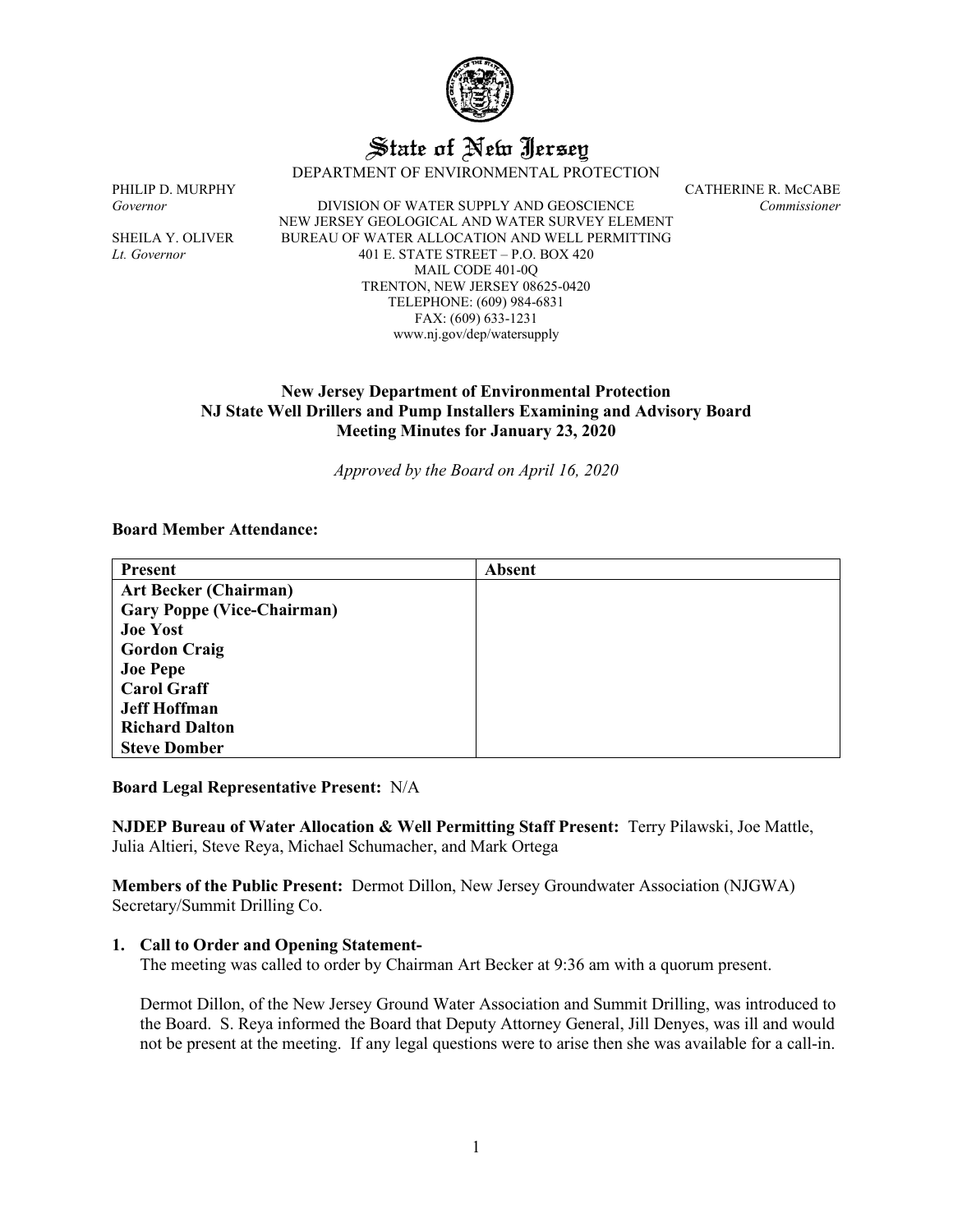- **2. Review and Certification of November 21, 2019 Draft Meeting Minutes-A motion to approve the draft minutes from the September 19, 2019 meeting, pending one correction made by T. Pilawski, was made by G. Craig, seconded by C. Graff, approved unanimously.**
- **3. Review and Certification of December 19, 2019 Draft Conference Call Minutes-A motion to approve the draft conference call minutes from October 17, 2019 was made by G. Poppe, seconded by S. Domber, and approved by all expect for C. Graff and J. Yost who abstained.**

# **4. Board Business and Correspondence-**

Remaining meetings and conference calls for 2020:

The Board will physically meet at NJDEP Headquarters (401 E. State St. in Trenton) on the following dates beginning at 9:30 am:

## **March 26, May 21, July 23, September 24, November 19**

Board telephone conference calls will be held during the intervening months to review continuing education course applications and candidates for NJ driller or pump installer licenses. The calls will be held at 10:00 am on the following schedule:

## **February 13, April 16, June 18, August 13, October 15, December 17**

## **5. Testing and Licensing-**

The Bureau received two (2) license applications for review: one for the environmental resource and geotechnical (ERG) license and one for the journeyman license. S. Reya summarized the license applicant list:

**ERG** – Jeremy Triepke **Journeyman** – Thomas Starner

The applicants were found to meet the regulatory requirements of N.J.A.C. 7:9D-1.8. A. Becker asked if there was any discussion regarding these applicants. No further discussion was needed.

## **A motion to approve Jeremy Triepek for the ERG license and Thomas Starner for the journeyman license was made by G. Craig, seconded by C. Graff, and approved unanimously.**

## **6. License Suspension Update-**

S. Reya informed the Board that Mr. Kevin Blumhagen surrendered his license on January 2, 2020. He noted that settlement agreement letter covers what happens if Mr. Blumhagen violates the terms of the agreement while his license is suspended. S. Reya said in lieu of additional monitoring from the Department, a letter was sent to Sussex and Warren county Health Departments to notify them of the license suspension. S. Reya reminded the Board that Mr. Blumhagen can continue business as usual as long as he is under the supervision of a licensed well driller of the proper class.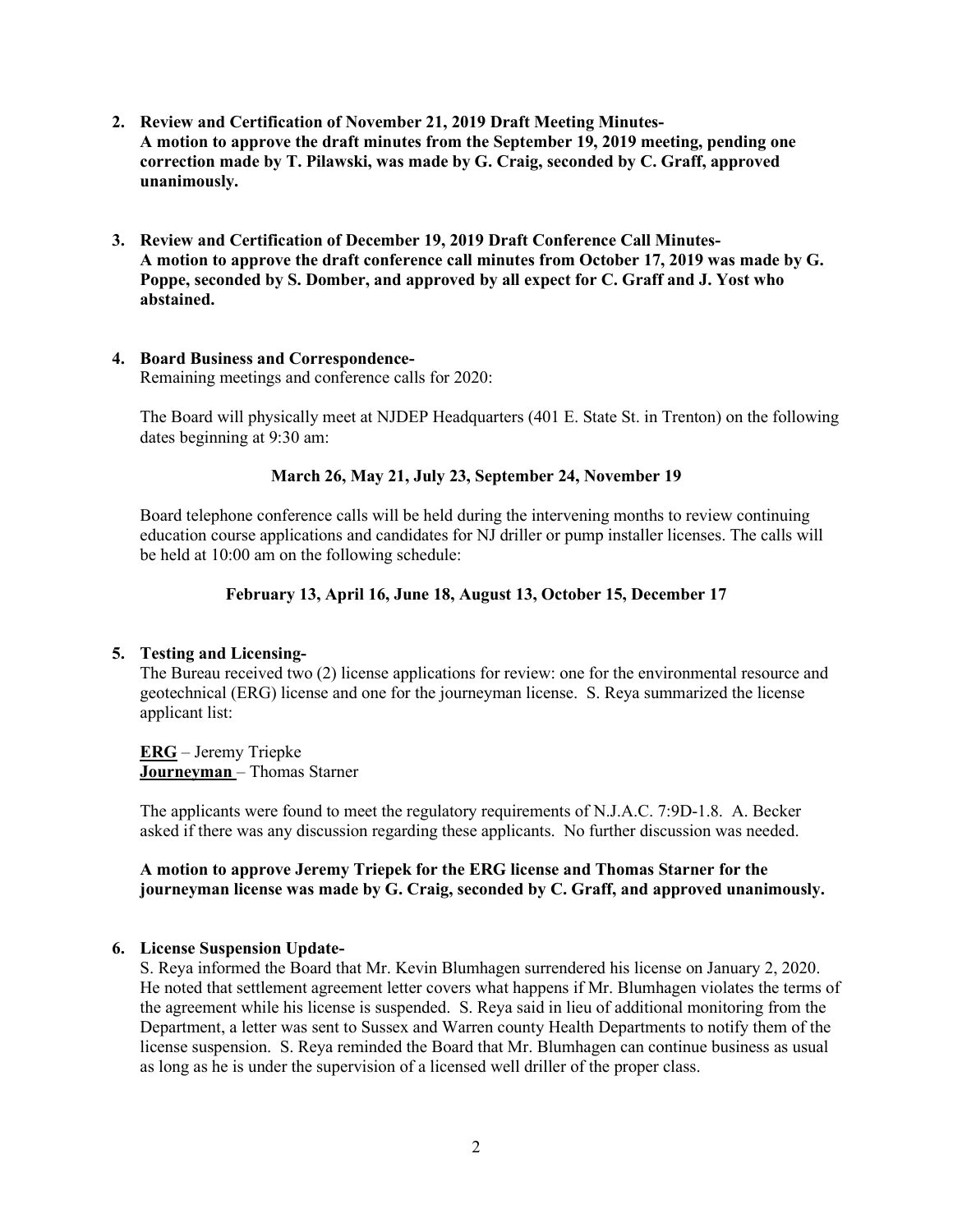S. Reya said that Mr. Blumhagen would need to supply the Board with a letter to reinstate his license prior to the March 26, 2020 meeting. He said that as long as Mr. Blumhagen complies with the settlement agreement then the Department will not have an issue with his license being reinstated.

## **7. Continuing Education Program-**

A table summarizing one (1) administratively complete course, along with supporting documentation, was provided to the Board members prior to the meeting for review. Below is the course information and requested continuing education point (CEP) totals:

## Maryland Delaware Water Well Association (MDWWA) 2020 Convention – *MDWWA* – **Varies**

A. Becker said that the content for MDWWA has been good in prior years and that they do a good job. He said that he knows a lot of New Jersey well drillers that hold licenses in either Maryland or Delaware that attend these conventions. There was some discussion about the course content and which sessions should be acceptable for credit in New Jersey. A. Becker proposed that the Board should not restrict regulatory classes because they are regulations for different states.

**A motion is made to recommend approving the MDWWA 2020 Convention except for the sessions that are specific to Maryland and Delaware regulations by G. Craig, seconded by J. Yost, and approved unanimously.**

# **8. CEP Update-**

M. Ortega informed the Board that 47 percent of all of the licensed well drillers and pump installers have completed the CEP requirement. He asked the Board to review the stat sheet that he provided to them at their convenience. The stat sheet listed percentages of completion by license type and total completion. This spreadsheet also contained a list of courses that were taken during the National Ground Water Association's Groundwater Week, which A. Becker had asked for during the last meeting.

M. Ortega said that he looked how many licensees did not renew during the previous two licensing cycles. He concluded that approximately 10 to 15 percent of licensees did not renew their licenses during these cycles. S. Reya said that the Department expects a much larger percentage of licensees to not renew due to the continuing education requirement.

A. Becker had requested that M. Ortega create a list of licensees who have not started earning CEPs. M. Ortega explained the lists that he had created to Board: one for licensees who have not started earning CEPs and one for licensees who have started earning CEPs but have not met the seven-point requirement. A. Becker asked the Board members to look through these lists for individuals that they know so that they can spread the word.

M. Ortega talked about the overlap with the soil borer class and how many soil borers have not started earning continuing education points. He indicated, on the lists distributed to the Board, the soil borers that have made contact with the Department to schedule a class, which would put them on higher notice to earn their CEPs.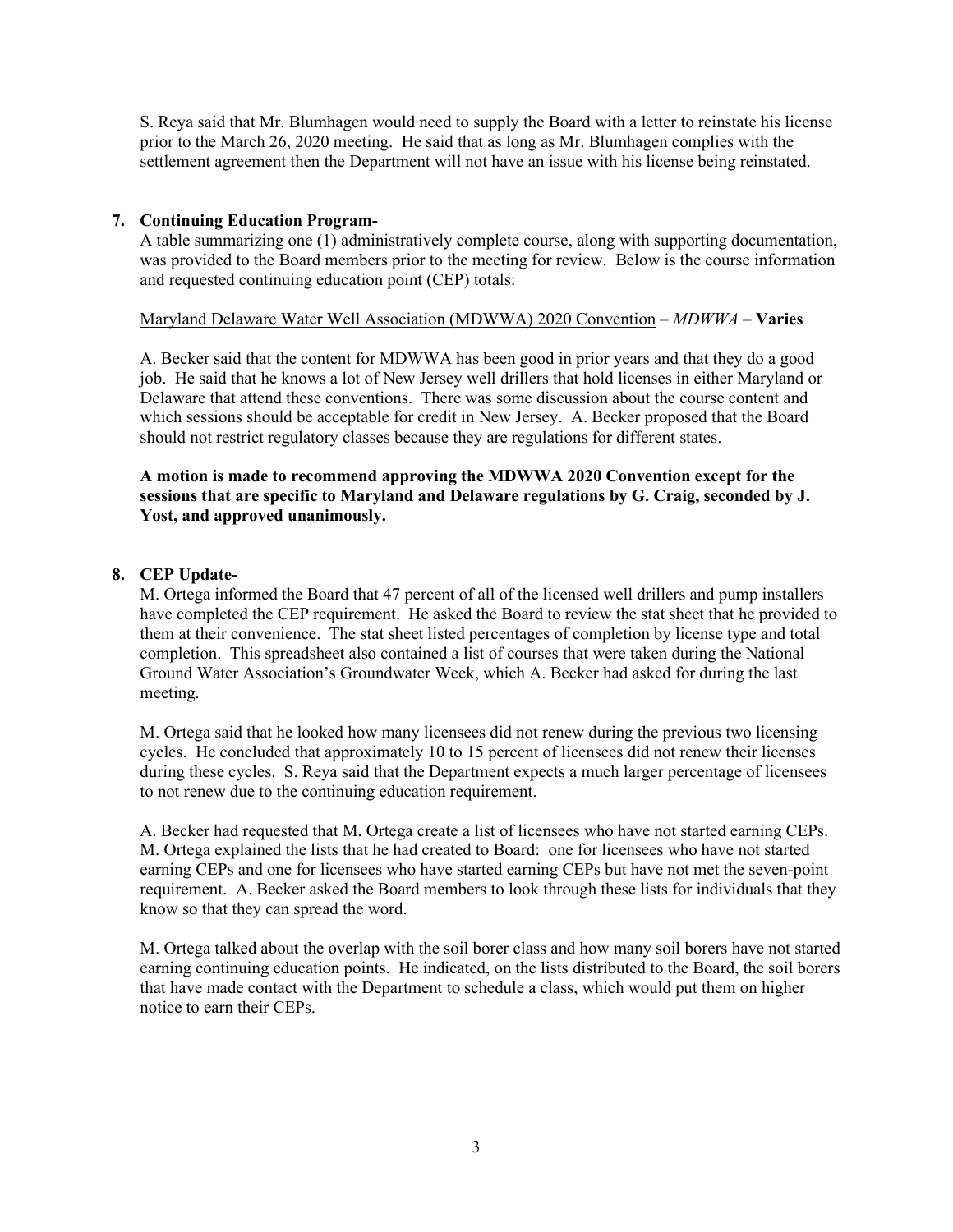#### **9. Course Reevaluation-**

S. Reya began the discussion by citing N.J.A.C. 7:9D-1.10 (j) 2, which states that course recommendations shall be reevaluated at the end of the three-year licensing cycle for which they were recommended. He said that the Department needs the Board's input for the reoccurring courses.

S. Reya gave examples of course that would be eligible for reapproval. He said that the International School of Well Drilling's online courses would remain the same and therefore would be able to be reapproved. The New Jersey Ground Water Association meetings would not carry forward since they are all different. He said that moving into the next continuing education cycle, M. Ortega needs to get together new course numbers for the classes that are being accepted for the new cycle.

A. Becker recommended putting it as an agenda item for a future meeting. S. Reya said that the Department would gather a list of courses which are eligible to be renewed and provide it to the Board. S. Reya suggested that the Board forms the subcommittee, like what was done in early 2019 when the course application volume was high.

## **10. Online CEP Limit Discussion-**

S. Reya presented the Board with a list of their motions related to continuing education from 2018. He pointed out that one of the motions limited the amount of online CEPs that a licensee could take. He requested that the Board reevaluate this motion because the Department, who is asking as the CEP manager, does not have the ability to track subsets of technical and safety points. This would make the tracking of CEPs difficult and could potentially lead to errors in reporting, S. Reya explained.

G. Craig asked how many online CEPs are currently allowed based on the Board motion. M. Ortega said that a maximum of eight (8) online CEPs were approved in the Board motion that S. Reya referenced. S. Domber asked if other states have restrictions to online points. A. Becker said that some states have restrictions, but not all of them do.

A. Becker expressed his concerns with online courses. He stated that some courses are not as sophisticated as others and that those courses allow a licensee to potentially not be sitting at the computer while the course is running. S. Domber brought up that electronic learning is trending up academically and that younger generations are more used to learning through online courses. G. Craig stated that the benefits of allowing more online courses is that a business owner would have more flexibility to let their employees take the classes that they need to maintain their licenses during nights and weekends.

There was a discussion amongst the Board about the amount of online CEPs that should be acceptable. There were recommendations to raise the maximum allowable online CEPs to 10, 11, and 14. M. Schumacher explained the capabilities of the New Jersey Environmental Management System (NJEMS) in reference to its ability to track CEPs. He said that NJEMS only allows the Department to track categories of CEPs, like technical and safety, but not subcategories, like online and in-person. He continued to explain that due to the incapabilities of NJEMS that the Department would need to track those online CEPs manually.

A. Becker continued to discuss his concerns regarding licensees circumventing the CEP requirement by taking online classes that do not properly track your attendance or presence. M. Ortega reassured A. Becker by reminding him that all classes still need to be approved by the Board. If there was an online class that was presented, whether by a course provider or an individual, that the Board can deny the class if they feel as if the monitoring requirements are too lackadaisical. A. Becker and G.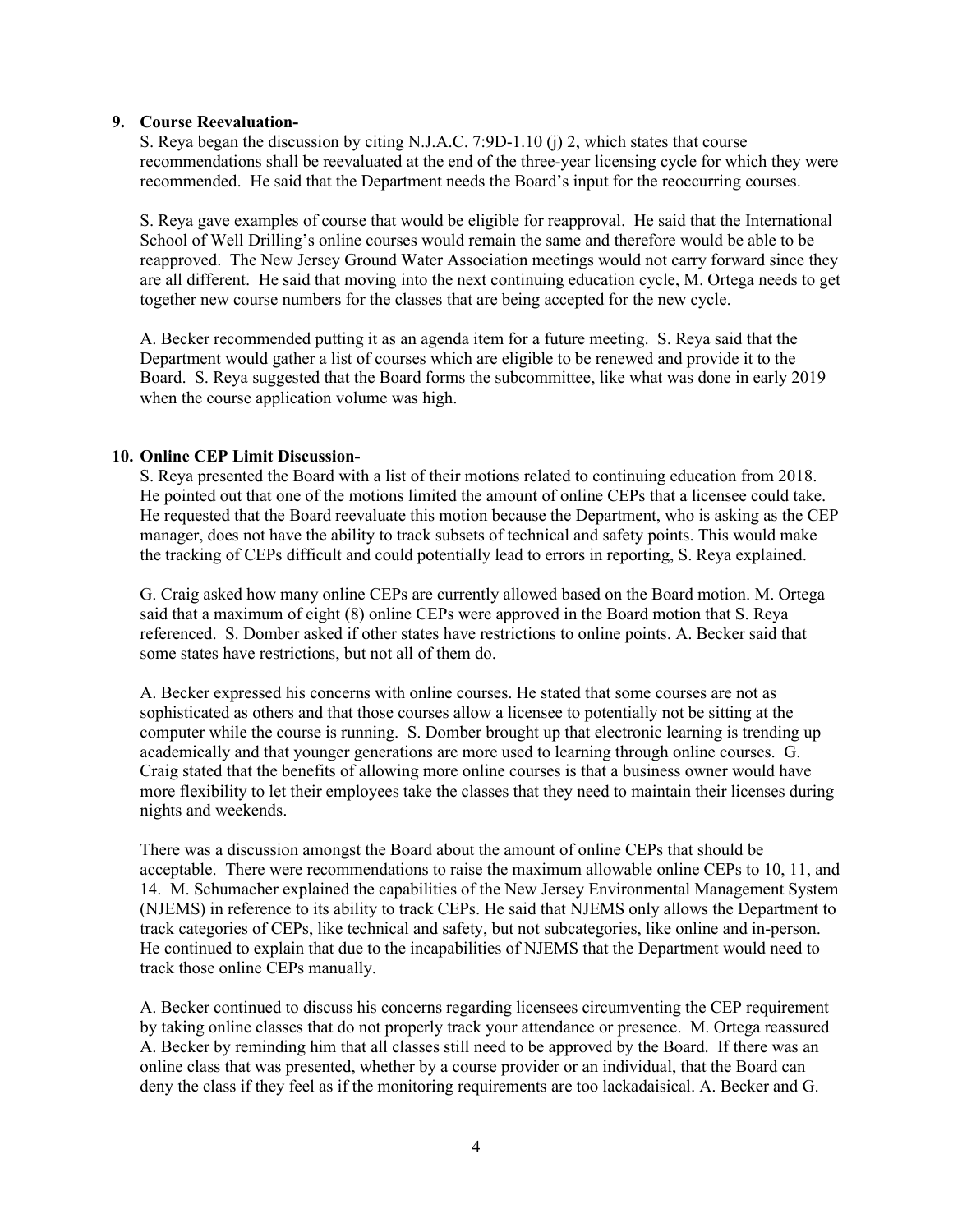Poppe agreed, but still stated that they did not think that a licensee should be able to obtain all of their CEPs online.

C. Graff reminded the Board that the problem is that the Department's system, NJEMS, is only capable of tracking two categories. If the Board proceeded with a limitation to online credits, then the Department would need to manually track everyone's CEPs. A. Becker suggested disallowing online CEPs to be accepted altogether since the Department is unable to track online CEPs. S. Reya said that if no online CEPs will be allowed then there is a real risk of having a very large percentage of licensees not renew in 2023. M. Ortega said that if the Board goes in that direction that the Department would need to immediately notify course providers with online courses to tell them that they will not be renewed for the 2020 – 2023 licensing cycle.

S. Domber said that after hearing all of the discussion that he was in favor of only having the two categories and removing the online requirement. He said that if the Board decides to go that route that it can always be changed for future licensing cycles. G. Craig agreed with S. Domber. M. Ortega said that the Department would still monitor the amount of individuals taking online courses. A. Becker asked if there was any further discussion before making a revised motion. There was no further discussion.

A motion was made to allow approved web-based continuing education credits if they fall within the technical and safety categories during the three-year licensing period by J. Yost, seconded by G. Craig, and approved unanimously.

#### **11. Soil Borer/Journeyman (Class B) Upgrade Class Schedule-**

S. Reya provided an updated on the classes that have been administered by the Department. M. Schumacher and A. Becker taught two classes on January 21, 2020. Each class was three hours and was split event between the two instructors. All scheduled attendees were present and both classes went very well.

S. Reya went over the attendance for the first set of classes. He said that 17 licensees attended the first class, which was a mix of soil borers and journeyman (Class B) well drillers. An additional 14 licensees attended the second class in the afternoon. S. Reya reminded the Board that there are 103 eligible licensees for this course and after the first day of classes approximately a third of the licenses can upgrade their licenses to the higher license types. Additional classes will be held on February 6, 2020 and March 12, 2020.

#### **12. Upcoming Deadlines-**

S. Reya reminded the Board members that well drillers and pump installers need to obtain their seven CEPs by March 31, 2020. S. Reya recommended getting J. Denyes on the phone just to verify that the Department has done their due diligence to notify these individuals of what will happen if they do not comply with the well rule.

A. Becker asked S. Reya to remind the Board what happens if individuals do not comply with the well rule. S. Reya explained the history of late fees. He said that the Department, under the old well rule, only had a late fee for those license holders who did not pay their license renewal invoice by June 30 of the year that the license expired. The license could be renewed with the payment of a 50 dollar late fee if it was paid prior to December 31 of that year. S. Reya said that there is a similar provision in the current rule, but there is no provision for license holders who do not meet the continuing education requirement by the March 31 deadline. He said that if a license holder does not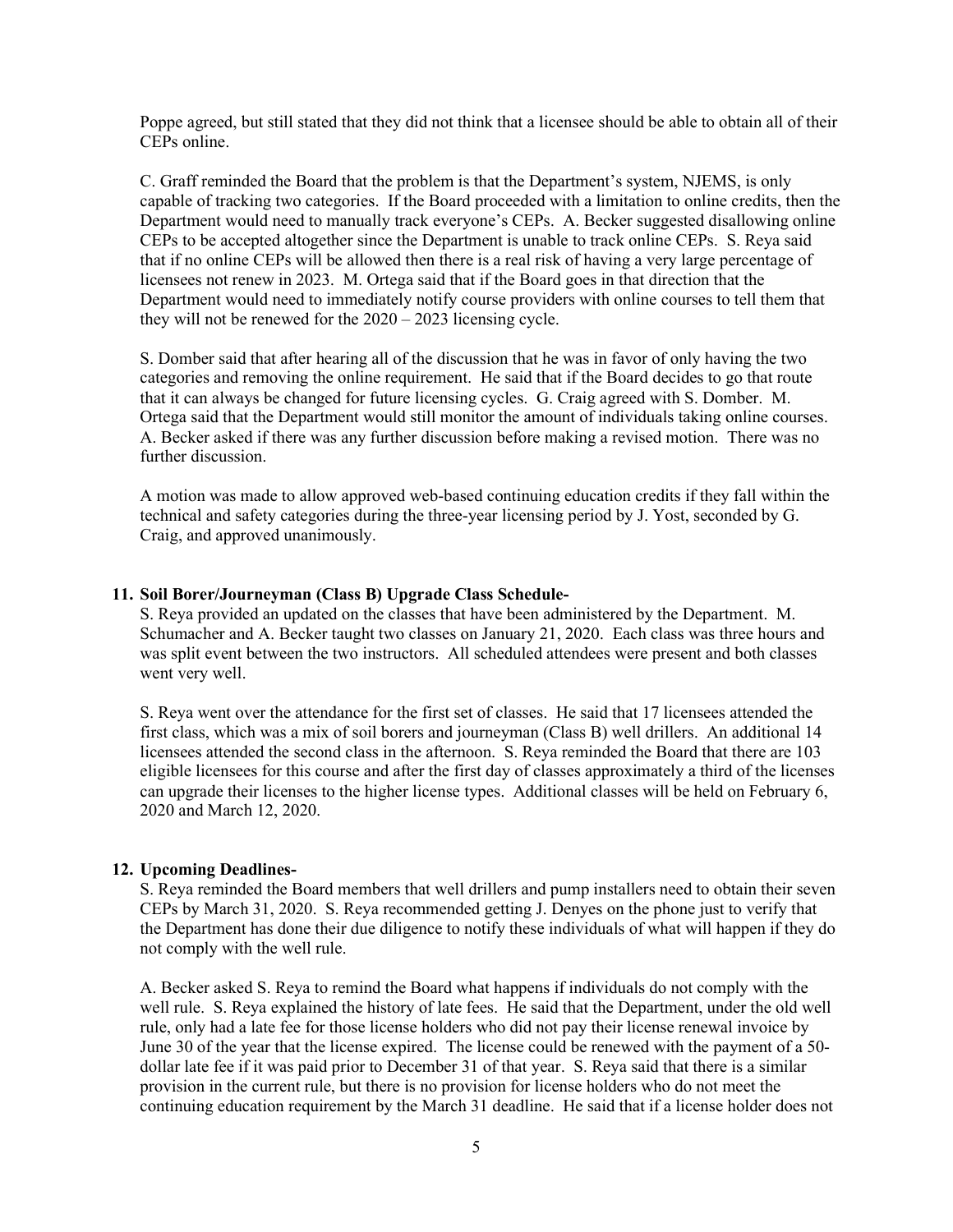demonstrate that they earned credit by the deadline that they are unable to renew their license by June 30.

The Department had previously proposed a 500-dollar administrative fee for these individuals as a penalty due to all of the behind-the-scenes work that needs to be completed. However, the corrections to the well rule will not make it in time for the deadline, S. Reya added. A. Becker asked about the process, if this provision were to be approved. S. Reya said that the license holder will need to pay the 500-dollar fee and earn the credit before they can renew their license. They will only need to pay the 50-dollar fee if they did not pay for their renewal before June 30.

J. Denyes joined the meeting via conference call.

S. Reya caught up J. Denyes on the topic. After bringing her up to speed, he said that the Department was going to send one last mailing later in January, which would give license holders two months to comply with what is in the well rule, as it is currently written. This letter will spell out what will happen if the license holder does not comply with the continuing education requirement. S. Reya also said that the Department would send out a letter to the soil borers who have not yet attended the upgrade course.

J. Denyes asked about the percentage of individuals who have complied with the CEP requirement. S. Reya said that approximately 42 percent of licensees are still non-compliant, but that there were still two months left in the continuing education cycle. J. Denyes suggested that if there is large percentage of non-compliance and licensees saying that they did not receive enough notice that the Board might want to consider an extension. S. Reya said that the Department hopes that after this final reminder that the non-compliance percentage shrinks.

J. Denyes discussed the rule proposal, which tackles the issue of a driller not completing their CEPs on time. She said that there might be some basis to extend the cycle based on how far that rule proposal is. T. Pilawski stated that the proposed rule changes are currently with the Department's Office of Legal Affairs (OLA) and that the Board's former DAG, Robert Guzek, has been assigned the task of reviewing the rule proposal. J. Denyes said that she would touch base with R. Guzek to check the status of the proposal.

A. Becker asked for clarification on licensees submitting CEPs to the Department. S. Reya said that a licensee can still submit information to the Department after April 1, 2020 and it can be accepted if it is an approved course. He said that it might hold up the licensee getting their invoice, but they should still be able to renew if they took seven CEPs. J. Denyes said that it sounds like the Department is doing everything that they can and is following what the rule says.

There was a brief discussion about the provision in the rule about CEP waivers. J. Denyes said that if a licensee said that they were ill and thus unable to meet the requirement that the Department would have to accept the CEP waiver. S. Reya discussed his concerns with a licensee potentially being able to circumvent a requirement that was in place for 18 months because a licensee was ill for a week or a month.

The Board members thanked J. Denyes for her time and wished her well. J. Denyes departed the call.

A. Becker asked for clarification about the soil borers who haven't registered for the class. S. Reya said that the Department will send out one more letter to the soil borers in an attempt to get any stragglers to sign up for the class. If the soil borers do not take the upgrade course then they will not be licensed after July 1, 2020. The reminder letter is not being sent to the journeyman (Class B)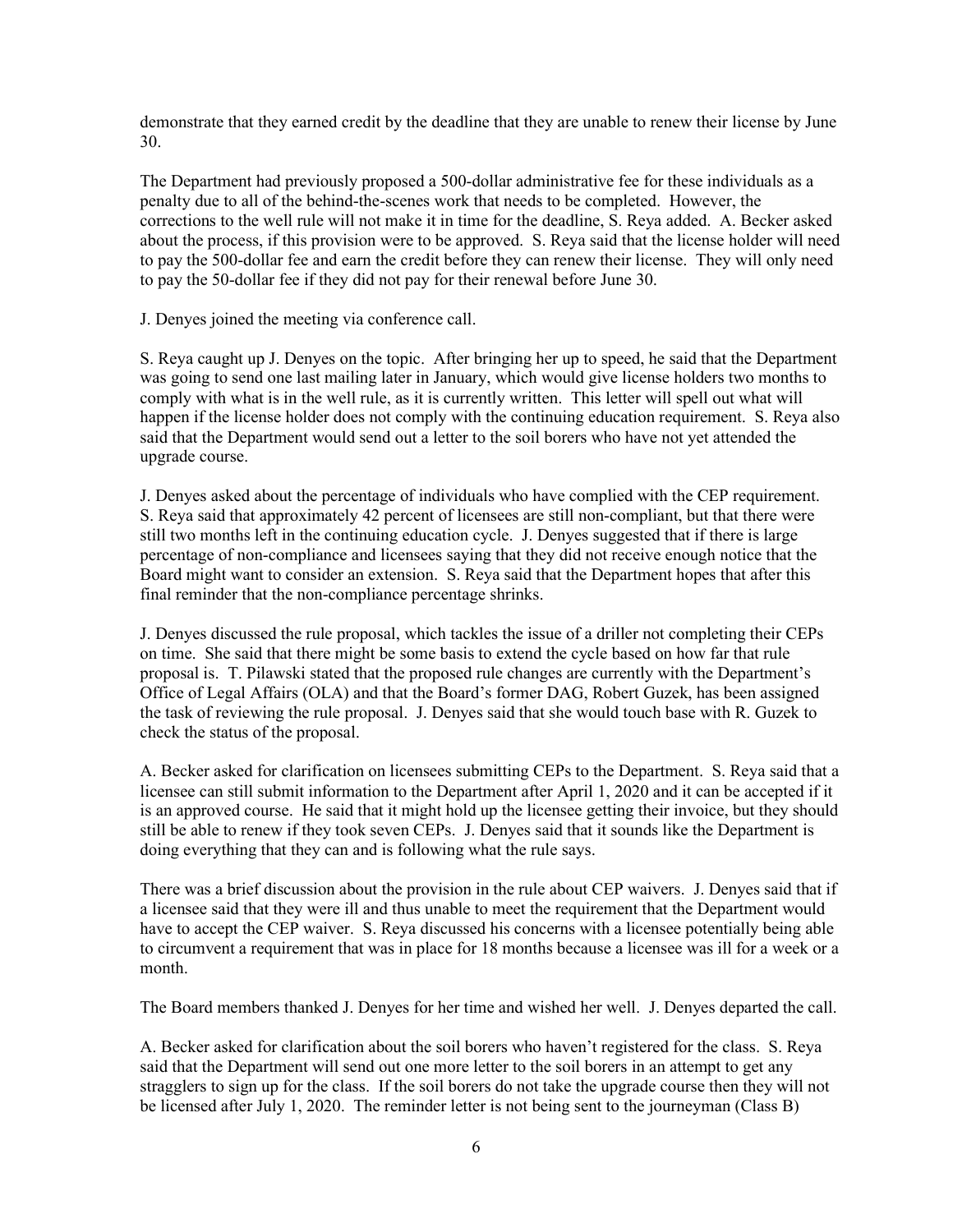drillers because it is not mandatory for them to take. If a journeyman (Class B) well driller does not attend the upgrade course then they will continue to be licensed as a journeyman (Class B) driller after they renew.

## **13. Princeton Geothermal Project Update-**

S. Reya reminded the Board about the motion they made in reference to the Princeton geothermal project. He said that due to the scope of the project that the Board made a motion that they strongly recommend that an independent inspector licensed by the International Ground Source Heat Pump Association (IGSHPA) be hired for this project. S. Reya told the Board that Princeton University and the Department met via the Department's Bureau of Permit Coordination and engaged in conversation about the upcoming project.

S. Reya continued to explain the discussions that were held during this meeting. He said that J. Hoffman brought up a concern about the wells impacting surface water temperatures. This is of concern due to the large number of harmful algal blooms that was seen in 2019. J. Hoffman said that he requested monitoring wells to be installed to monitor water temperatures. J. Hoffman said that Princeton was in favor of the Department's recommendations and that the meeting was very good.

J. Hoffman discussed his other discoveries from their meeting. He said that Princeton's plan was to install all of the wells over the next few decades, installing a few 100 each decade until the project is complete and the entire campus is energy efficient. He said that Princeton backed off of some of their experimental designs after discussing the project with well drillers. Instead of using non-standard grout and casing materials, they are now proposing traditional U-Bend loops at shallower depths.

S. Reya showed the Board a proposed site diagram and explained the new well construction. He explained that there will be some wells that are 850-foot U-Bends and some wells will be 500-foot wells using twister pipe. A. Becker asked if contractors were selected and S. Reya responded that they were. S. Reya said that Princeton asked for the Department to submit a list of criteria which the Department wants reported

## **14. Enforcement Update-**

J. Altieri provided the Board with a summary of field activity between November 21, 2019 to January 23, 2020:

# **Field Inspections – November 21, 2019 to January 23, 2020 (2 total)**

- Issue: 2<sup>nd</sup> Follow up site inspection-Bureau staff inspected suspected improperly constructed potable well in Plainfield, Union County as part of a multi Bureau enforcement activity conducted by the Department.
	- o Enforcement Action- well is out of compliance for various permitting and well construction issues. Department Enforcement working with client to resolve outstanding paperwork issues.
- Issue: The Bureau successfully resolved issue of non-compliance by witnessing the proper permitting and reinstallation of three illegally constructed monitor wells constructed without permits.
	- o Enforcement Action- issue of non-compliance resolved no further action

## **New Investigation-Lost and/or Destroyed Wells-Settlement Agreement**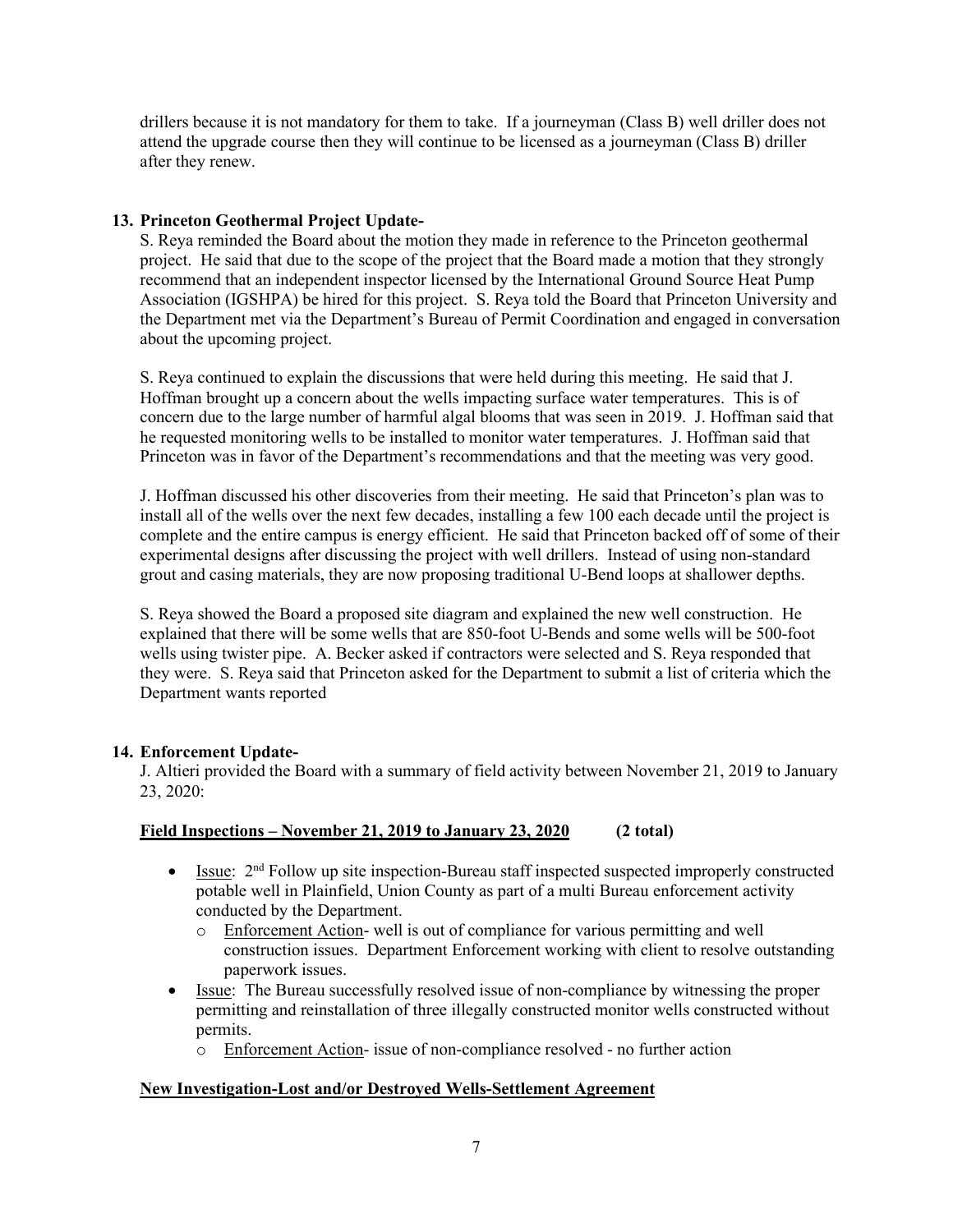- Issue: Three shallow improperly decommissioned monitor wells that were destroyed by excavation located in Union City, Union County. Notice of destroyed wells was submitted by the LSRP company representative notifying the Department of improper well decommissioning because of redevelopment and construction activities, a violation of N.J.A.C. 7:9D-3.1.
	- o Enforcement Action-Bureau staff reviewed and determined that a violation occurred, and penalties should be assessed to settle the matter with the State in accordance with the regulations. Referral to Central Region Water Compliance and Enforcement to issue settlement offer pending for the 3 wells that were improperly decommissioned.

#### **Status update- Ongoing Administrative Hearings - ADR Requested by the Department**

- Issue: Formal Administrative hearing requests filed by well drillers and their companies to dispute five cases of improper permitting, grouting and constructing of domestic and irrigation wells. Hearing requests were granted by the Department. DEP Office of Dispute Resolution requesting affected parties to take part in Alternate Dispute Resolution (ADR) process instead.
	- o Update-ADR offer following standard procedures, contact was made with one of the companies, settlements are pending negotiation at this time.

**Status update - On-going issues of well drilling violations** – Bureau staff to schedule witnessing of decommissioning and reconstruction) of one irrigation well as part of the final issue of noncompliance involving a drilling company who had constructed 5 unpermitted irrigation wells in Ocean County. The well reconstruction will be the 5<sup>th</sup> and final unpermitted well that were ordered sealed by the Department as part of the resolution of a long standing AONOCAPA. Penalty portion of AONOCAPA has already been settled.

#### **15. Program Updates-**

T. Pilawski provided the Board with an update to the well rule amendments proposal. She informed the Board that she will reach out to OLA for an update. T. Pilawski informed the Board that the Well Permitting Section has four hourly positions open. She said that that she is looking for individuals with environmental or geology background. Finally, T. Pilawski provided a brief update to the Woodbury geothermal site. She said that the site was being prepped and that they should begin drilling at the beginning of February.

M. Schumacher provided the Board with some stats from 2019. He prepared charts for the Board that detailed totals of completed well searches, permits issued, well records reviewed, and well decommissioning reports reviewed. A. Becker asked if the Department has a sense of if well drillers are being timelier with submitting their well records. M. Schumacher said that he hasn't looked at that aspect of the data. A. Becker asked when the last time the Department did a large inventory of well records. M. Ortega said that it was about four years ago and that in the near future the Department will try to take another look at the inventory.

M. Ortega inform the Board that the Division is in the process of updating their webpages. He asked the Board for suggestions to improve any of the pages that Well Permitting oversees. A. Becker suggested that the Department add information about what a licensee should do if they move. M. Ortega thanked A. Becker for the suggestion and said that he would add that to one of the Well Permitting pages.